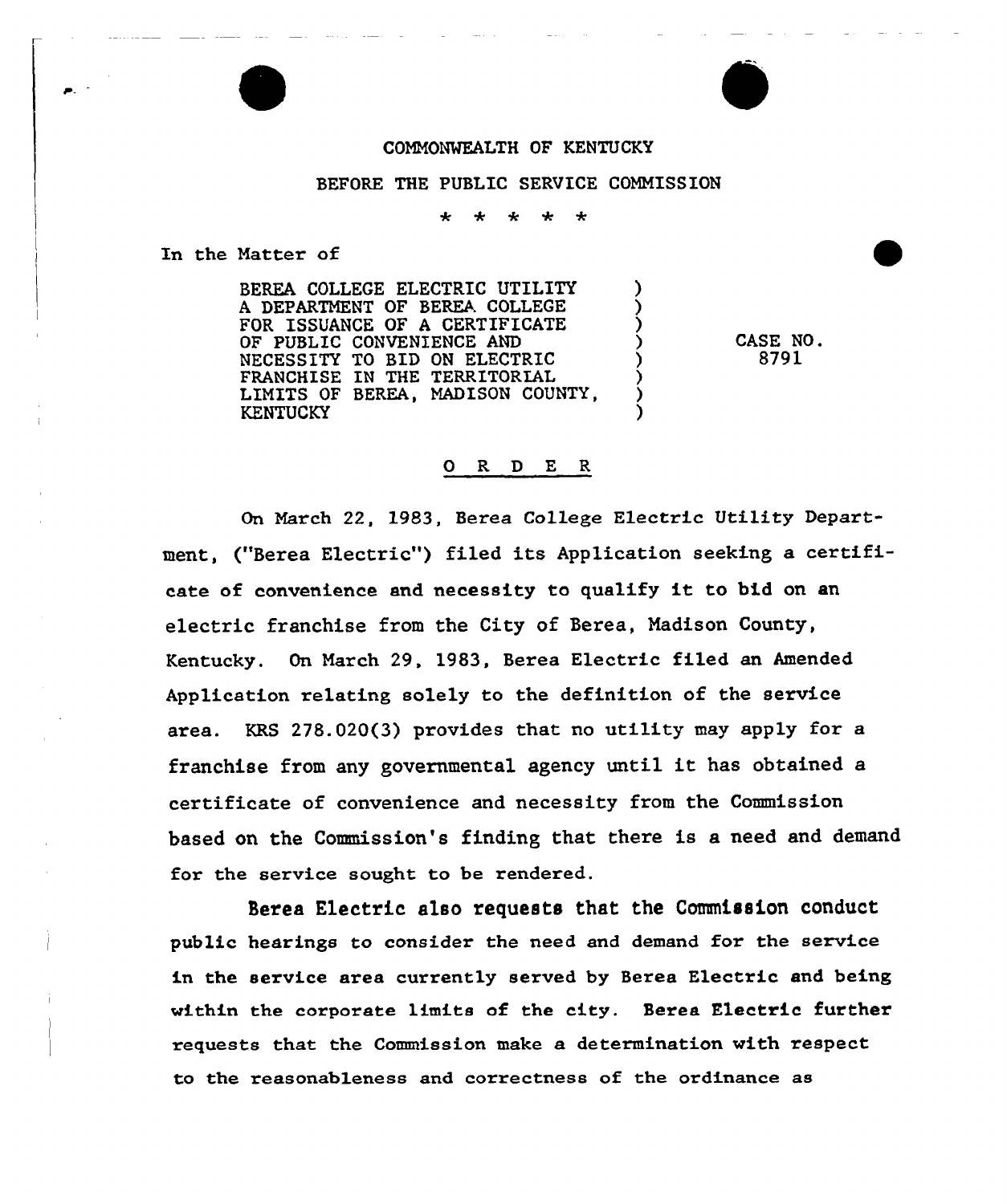promulgated and a determination that the ordinance is not unfair or onerous to Bexea Electxic's affected customers. Berea Electric also requests that it be authorized by the Commission to directly pass any franchise fee to the affected customers within its service area as a separate item on the monthly bills, and that the Commission protect the property rights of Berea Electric by refusing to grant a certificate of convenience and necessity to any other utility vhich may desire to bid upon its service area.

The Commission, having considered the Application, Amended Application, and being advised, is of the opinion and finds that:

1. <sup>A</sup> hearing is not required to enable the Commission to make a determination as to the need and demand, for the service sought to be rendered.

2. There is a need and demand for electric service in the City of Berea, Madison County, Kentucky.

3. The authority of the Commission is limited to the determination of whether there is a need and demand for the service and if the Commission determines that there is such need and demand, it must issue <sup>a</sup> certificate to all parties seeking a right to bid upon the franchise. Public Service Commission, et al. v. Blue Crass Natural 4as Co., 197 S.W.2d 765 (1946}. Accordingly, the Commission can make no finding or determination with respect to the validity of any of the provisions of the franchise or the manner in which the franchise fee is to be treated for rate purposes.

 $-2-$